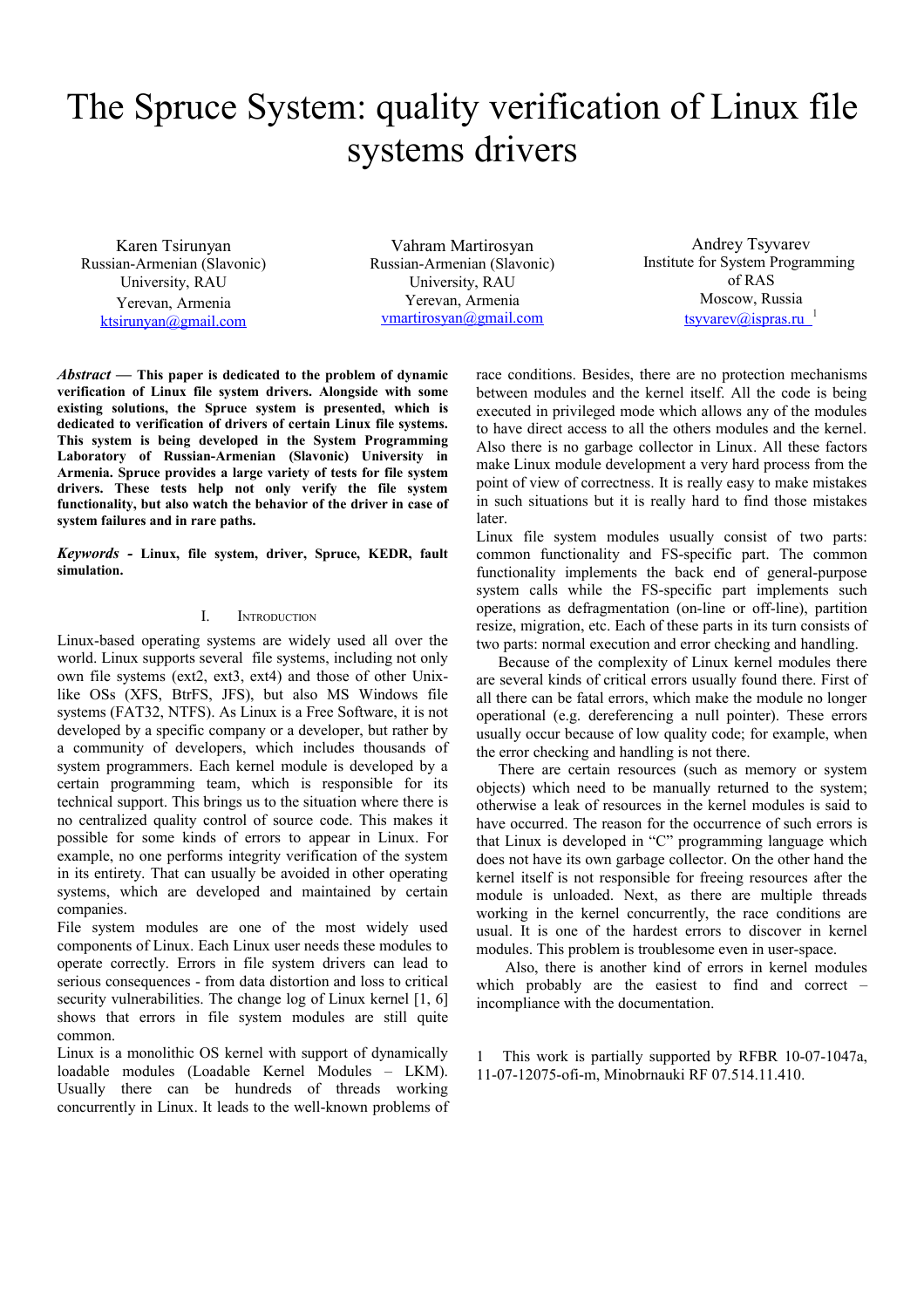Testing is one of the existing methods of maintaining the desired quality level of software components. Naturally, the kernel itself and its parts are tested prior to the release, but these tests cover only the basic functionality. A system which allows to check a file system driver more thoroughly and to reveal above errors would be useful for quality assurance of Linux-based OS. This system would be used both by developers and maintainers of existing file system drivers, and by developers of the new ones.

# II. OVERVIEW

Let us briefly present some of the most popular Linux testing systems.

*Autotest* [7] is a framework for fully automated testing. It is designed primarily to test the Linux kernel, though it is useful for many other purposes such as qualifying new hardware, virtualization testing, and other general user space program testing under Linux platforms. It's an open-source project under the GPL and is used and developed by a number of organizations, including Google, IBM, Red Hat, and many others.

*The Linux Test Project (LTP)* [8] is a joint project started by SGI TM and maintained by IBMR, that has a goal to deliver test suites to the open source community that validate the reliability, robustness, and stability of Linux. The LTP test suite contains a collection of tools for testing the Linux kernel and related features.

*The Phoronix Test Suite (PTS)* [9] is the most comprehensive testing and benchmarking platform available that provides an extensible framework for which new tests can be easily added. The software is designed to effectively carry out both qualitative and quantitative benchmarks in a clean, reproducible, and easy-to-use manner.

All of the testing systems mentioned above cover only that part of file system drivers, which is responsible for normal execution. These systems do not test the driver behavior in case of system failure and other rare execution paths.

Along with the testing systems there are certification systems developed by some major GNU/Linux distribution companies. These systems usually check complete GNU/Linux distributions for compatibility with hardware. There are certification systems developed by *Novell, Red Hat, Oracle, Canonical, Google*. Because operations with hardware are performed via drivers corresponding to this hardware, these systems also check drivers.

Most certification systems for Linux simply use testing for verification of hardware. They use external test suites, including Autotest, LTP and PTS, and test suites specially developed for a specific system. So, such systems suffer from the same problems as described above for test suites.

But some certification systems pay more attention to checking device drivers.

While testing storage hardware, *SUSE Yes Certified Program*[12] examines the work of its driver for memory leaks (chunks of memory which have been requested by the driver, but have not been freed by it) and accesses memory areas outside of allocated ones. Also, some tests are performed in a mode in which some memory requests from the driver may return failure. Such tests verify the operability of the driver in case of memory pressure.

For checks and for memory pressure emulation instrumentation of driver object file is used Allocation/deallocation function calls are replaced with calls of special stubs.

Certification program *Oracle Linux Test (OLT)*[13], beside testing of OS in normal conditions, also performs testing in conditions of system-wide memory pressure.

The checking of internal properties of driver work during testing gives much for quality driver verification in comparison with testing only.

For example, the rate of leaked memory per one device operation may be low. So, for revealing a leak, a normal test should perform many device operations before the total memory leak becomes sufficient for making the test fail. Indeed, simply increasing the number of device operations may be insufficient for triggering test failure, because not all operations may cause memory leaks (and even not in any condition).

Checking memory leaks while the driver is working changes the situation dramatically. In that case a single operation is guaranteed to be sufficient for revealing memory leaks. Moreover, error reporting in that case becomes more informative than that in case of test failure caused by memory exhaustion.

In SUSE Yes Certified program internal properties of driver work are checked for memory leaks and write-past-end/writebefore-begin errors. The disadvantages of the implementation are: small number of intercepted allocation/deallocation functions (this leads to missing memory leaks) and inability to reuse implementation of those checks separately from the certified program itself.

Testing under memory pressure also improves the quality of driver verification, allowing triggering driver code which is responsible for error-processing. This, in turn, allows for verification for otherwise unexecuted code.

Linux kernel and kernel modules, which implement drivers, request memory from a common pool, and are strongly interconnected with one another.

Because of this, system-wide memory restriction applied by Oracle Linux Test is not very effective for single driver testing – there is no guarantee that concrete failure in memory allocation affects the given driver.

Memory restriction simulation based on making only those requests fail, which are performed by the driver, is much more effective. Every such failed request affects the guarantees of driver execution.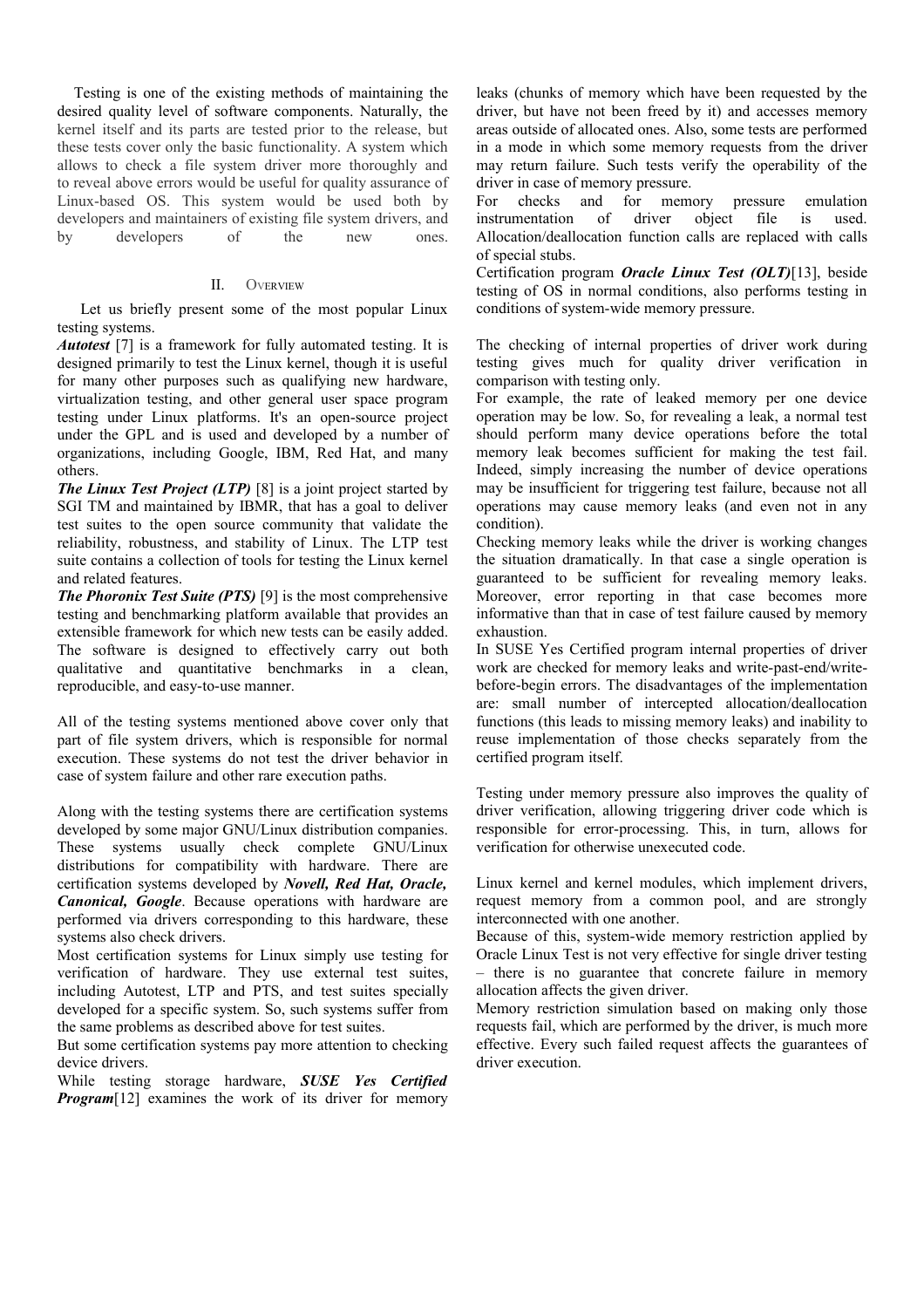There are the following disadvantages of such simulation implementation in SUSE Yes Certified program: restriction in simulation scenarios choice (only scenarios based on random generator are available), and again inability to reuse implementation separately from the certified program itself.

The certification systems mentioned above are summarized in Table1.

TABLE 1.

|                       | <b>Whole modules</b><br>checking                     | <b>Tests</b>                                      |  |
|-----------------------|------------------------------------------------------|---------------------------------------------------|--|
| <b>Suse</b>           | Exists                                               | Own                                               |  |
| <b>Red Hat</b>        | not exists                                           | Own                                               |  |
| Oracle                | Only out-of-memory<br>imitation in a whole<br>system | Own                                               |  |
| Canonical<br>(Ubuntu) | not exists                                           | mainly external(LTP,<br>Phoronix, $) +$ own shell |  |
| Google<br>(Chrome OS) | not exists                                           | $own + external(LTP,$<br>Autotest, Unixbench, )   |  |

There are also systems for dynamic analysis of Linux kernel.

*Kmemleak* is a memory leak detector included in the Linux kernel. It provides a way of detecting possible kernel memory leaks in a way similar to a tracing garbage collector with the difference that the orphan objects are not freed but only reported via /sys/kernel/debug/kmemleak.

*Kmemcheck* will trap every read and write to memory that was allocated dynamically (i.e. with kmalloc()). If a memory address is read that has not previously been written to, a message is printed to the kernel log. Kmemcheck is also part of Linux kernel.

*Fault Injection Framework* which is included in Linux kernel allows for infusing errors and exceptions into an application's logic to achieve a higher coverage and fault tolerance of the system.

*KEDR Framework* [5] is an extensible system for dynamic analysis of kernel modules (device drivers, file system modules, etc.) in Linux on x86 systems. KEDR tools operate on the modules chosen by the user and can detect memory leaks, perform fault simulation as well as other kinds of data collection and analysis. KEDR-based tools have already proven their effectiveness by finding errors in several widely used kernel modules [3]. KEDR framework is Free Software

and is distributed under the terms of GNU General Public License Version 2.

All of these tools have different abilities. None of them is strictly superior to the others. The advantages of the KEDR Framework include the following:

- $\triangle$  Operation with a specific module.
	- On execution KEDR waits for the target module to be loaded into the kernel. On module load KEDR finds out the calls of the kernel functions from the target module and replaces them with calls to the corresponding functions from the KEDR framework.
- $\triangle$  Possibility to define well-tuned scenarios of fault simulation.

KEDR tools support configuration files which can define some specific conditions for the fault simulation to be activated. For example, it can simulate failures for a single kernel function with some probability or exact frequency or even when some conditions on function arguments are met.

 Possibility to extend the functionality. KEDR framework and KEDR Tools can be extended by new call monitors, fault simulators, trace analyzers etc.

Our goal is to verify both the normal functioning of the drivers and their behavior in critical situations. The revealing of driver errors is vital, insofar as a single error in the driver can result in the failure of the whole system. Additionally, approximately half of errors found in the kernel are statistically in the drivers and file systems [9].

# III. SPRUCE SYSTEM

All the testing systems mentioned above are operating only with the part of normal execution of FS modules (they verify the kernel drivers' functionality according to documentation).

One of the most important parts of the drivers – the one that is not covered by existing systems – is the error checking and handling. It is clear that any function call (in our case kernel functions) can fail. For example, there can be lack of resources (memory, internal kernel objects) which makes resource allocation functions fail. In theory, everyone should check the return values of all the functions called in code. In practice, however, developers often forget to add checks and handle error cases. This is very dangerous in case of drivers, since an unhandled error can result in the corresponding driver module becoming unloadable or disabled. This, in turn, will lead to undefined behavior of the corresponding device.

It is therefore very important to be certain that the file system driver handles all possible errors and faults.

The Spruce project [2, 3] is designed to verify several Linux file system drivers, including Ext4, BtrFS, XFS, JFS. The system consists of several modules.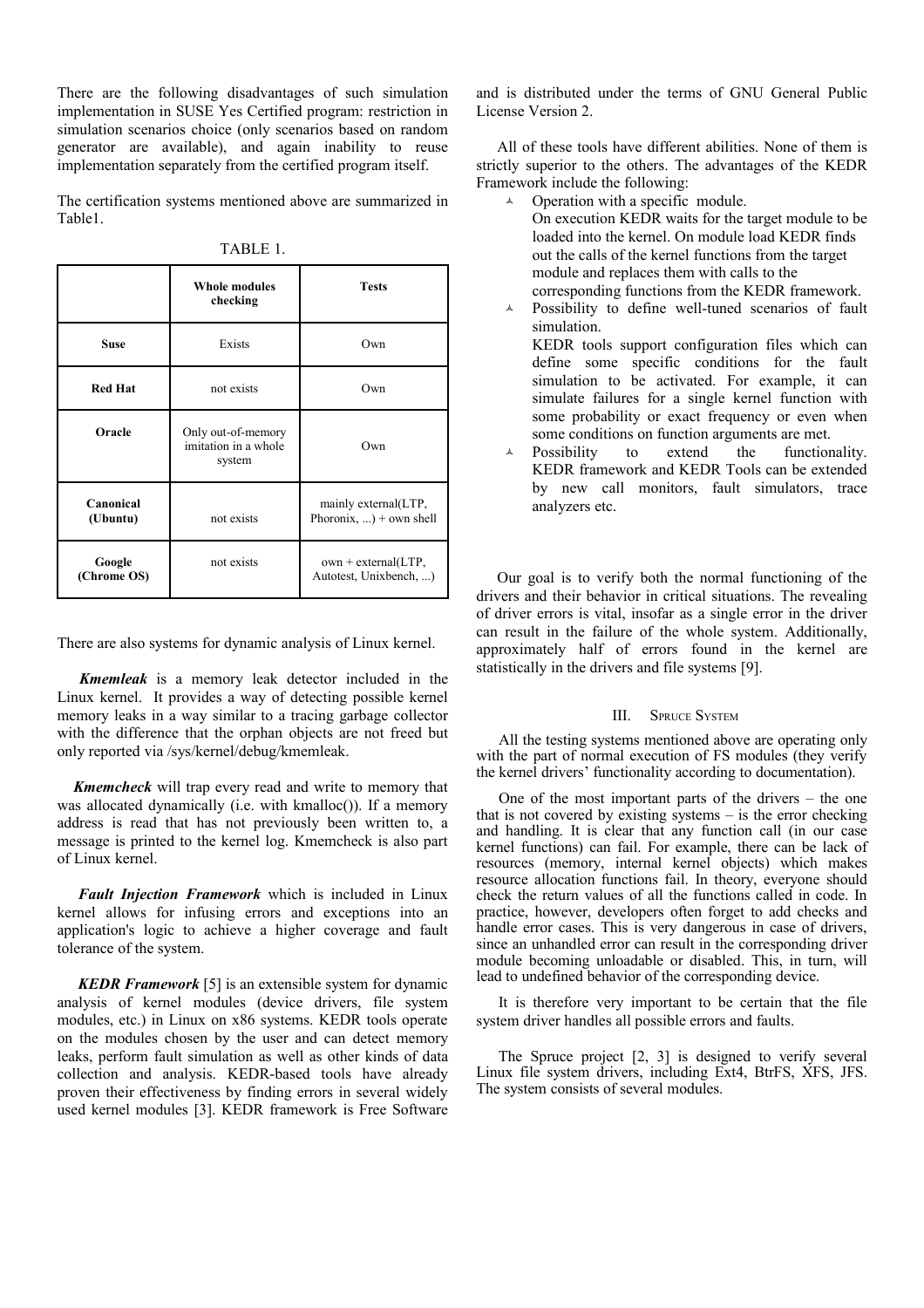Every module has two execution scenarios – normal execution and fault simulation. In normal execution mode, the module verifies the functionality of the driver according to the documentation. In this case each error in the driver is deemed as a test failure. This case is more or less included in existing testing systems.

The main advantage of the Spruce system is that it can also cover the error checking and handling part of the code, which comprises about one third of the whole source code.

Below is the description of the Spruce system modules:

- *Main module*. Implements the user interface. Allows to define some configurable values (which modules should be executed, which file system drivers should be checked, where to store the execution log).
- **System call checker**. This is the module which provides the major part of the code coverage. It verifies the system calls which concern to the file systems such as *creat, open, fsync*. The verification is done based on the POSIX manual pages. This module covers almost all the code except some of the error handling lines. (Only with normal execution scenario).
- *Common operations*. This module checks the functionality of the common system utilities which concern to the file systems such as *cp, mkdir, ln*.
- **Benchmark**. This module provides benchmark testing of a wide variety of operations including creating and removing large files, compression and decompression of files, reading and writing large amount of data etc.
- *File system specific modules*. This is not just a module but a set of modules, which cover all the FS-specific code in the corresponding kernel modules. The specific features include online resize, online defragmentation, delayed allocation, migration from other file systems.

The Spruce system is implemented mainly in C++ language using object-oriented design. Each test is executed in its own process. It makes the whole system much more stable. If any of the tests crashes or runs for too long it will not affect other tests. The parent process takes care of the test.

Each module can be configured to be executed in different ways. For instance, the user can decide which system calls should be verified, or which test should be performed.

In an ordinary environment, it is almost impossible to simulate fault situations, error paths, rare execution paths etc. In order to solve this problem the KEDR framework is to be used.

There are of course several tools which could also be used to achieve this goal. They are KmemLeak, KmemCheck and Fault Injection tools provided by the Linux kernel itself. Let's see why KEDR framework is preferable to these tools. Verification of a kernel module (in our case a single file system driver) must be done in separation from the other parts of the system. This means that if something must be modified in the system it had better concern only the module to be verified.

Except for the module-based issues, Spruce system needs some mechanism to make the file system driver execute all the rare execution paths and error handling parts of code. This means that there is a need for some kernel functions to fail under certain conditions. For example, to make the file system driver execute all its memory allocation error handlers, it is not enough to make all the calls of *kmalloc* (and similar functions) to fail. In that case usually only the first error handling code would be activated. That is because such errors (memory allocation failures) make the driver's current function execution impossible. Such error handlers usually stop the function execution, returning some error code to the user.

Besides the memory allocation failures there can be other kinds of kernel functions which would also need to be simulated. This means that there can be need to extend the set of the supported functions.

It is usual for Linux file system drivers to check for some capabilities prior to the operation execution. That is why some parts of the file system driver source code are really rarely executed, because users usually have some basic capabilities. So Spruce needs the corresponding kernel function ( *capable* ) also to be simulated.

The list of the necessary functionality is quite similar to the feature list of the KEDR Framework and KEDR-based Tools. It makes KEDR really suitable for the Spruce system. On the other hand, all the other kernel module analyzing tools provided by the Linux kernel cover only some of the presented needs. That's why KEDR was chosen as a supporting framework for the Spruce system.

With KEDR, one can artificially simulate memory allocation errors (and potentially any other errors in kernel functions used by the driver). KEDR can be configured to make the driver pass through all errors which would be impossible in normal execution. Nevertheless, in normal execution mode, the Spruce system cannot cover more than 70% of file system driver code. This is because in any welldesigned and well-implemented system, approximately one third of the code is dedicated to error checking and handling. However, the system call testing module covers some error cases, since it analyzes a number of argument value sets for system calls. So with KEDR-based tools Spruce system could be able to cover also part of the remaining 30% of code.

After analyzing all the above mentioned aspects of file system driver verification, the quality verification system can be defined. Such a system must make the driver pass through all the possible execution paths (even those not developed in the source code). This means the following:

- $\triangle$  Make the driver perform all the normal execution paths.
- Make the driver operate in out-of-resources and other faulty situations to make sure that the driver does not fail.
- $\lambda$  Make the driver confront some really rare situations during the execution.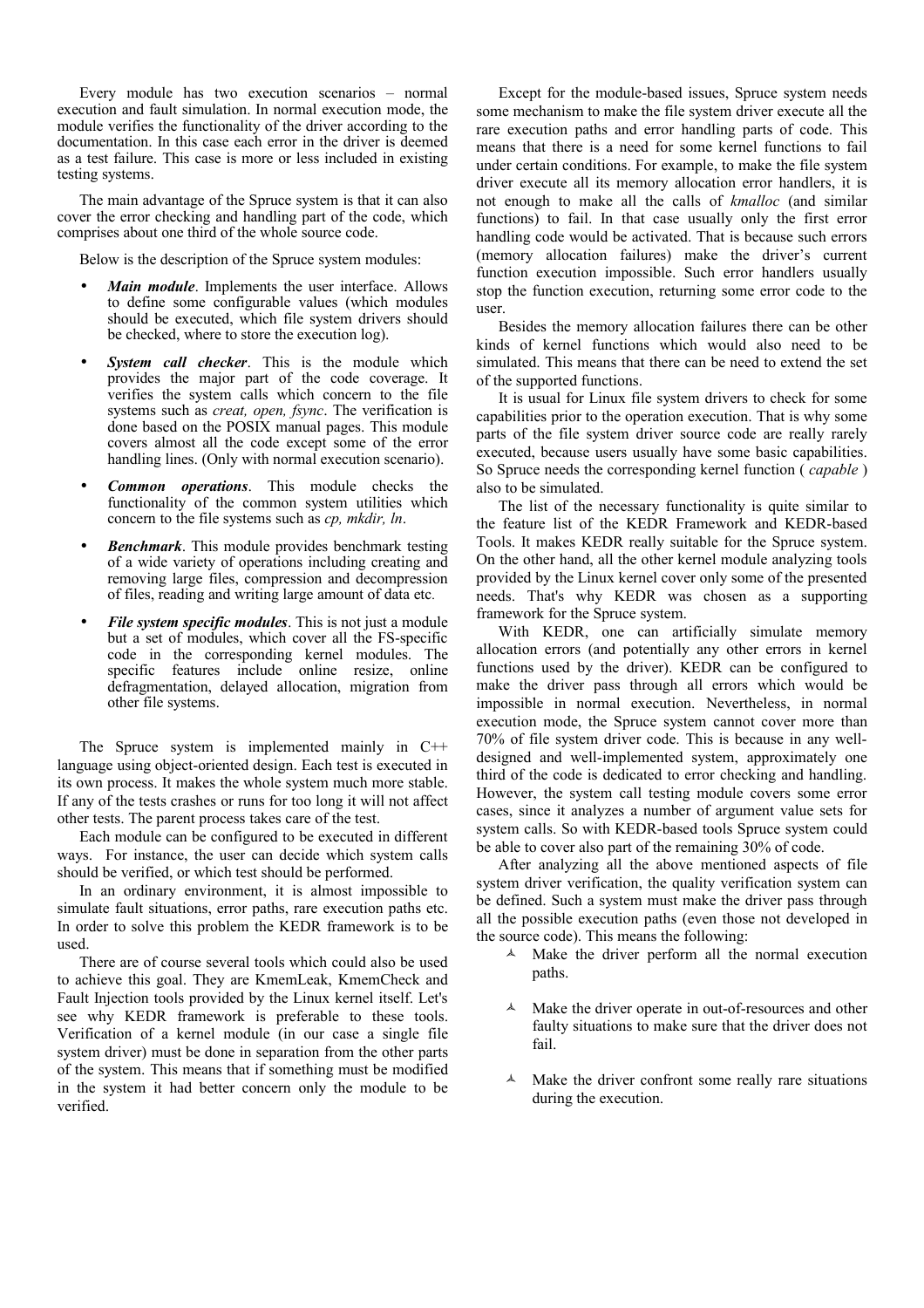So, our purpose is to develop a verification system which can test several Linux file system drivers in scenarios mentioned above. That can be achieved by testing all the possible use cases of the drivers (according to the documentation) and using the KEDR framework and KEDR tools (if necessary extending the KEDR tool set).

It is clear that if a verification system covers only some parts of the driver source code, missing such important parts as error checking/handling and rarely executed code, it does not qualify to be a high quality verification system. On the other hand a 100% code coverage does not necessarily mean high quality verification. There can be pieces of code which *should be there* but are missing. For example, if the driver does not check the status code returned by a function, even a 100% code coverage cannot find out that error. To reveal such errors the testing system should do something more: make the called function fail. None of the mentioned testing systems are able to do such a thing.

Still, it can be stated that (under even conditions) the verification system which brings to higher percent of code coverage is better than the others.

#### IV. CURRENT STATE

As of now, the modules *Main, Benchmark,* and *Syscall* have been implemented (normal execution mode only). Verification methods for FS-specific drivers capabilities are being investigated.

Code coverage analysis has been performed to calculate the Spruce system quality. That could show how the Spruce system is competitive with the existing Linux testing systems.

Table 2 and Table 3 present the coverage values for drivers of several file systems in kernel version 3.2.9 according to the execution of above mentioned verification systems and the Spruce system. The data has been acquired by means of Gcov tool [11], which is a part of GCC.

| -Bì |
|-----|
|-----|

| OS x64        | Ext4   | <b>Btrfs</b> | Xfs   |
|---------------|--------|--------------|-------|
| <b>LTP</b>    | 40.1%  | 42.9%        | 42.9% |
| <b>PTS</b>    | 34.6.% | 36.2%        | 32.3% |
| <b>Spruce</b> | 40.9%  | 36.8%        | 44.0% |

TABLE 3.

| <b>OS x86</b> | Ext4  | <b>Btrfs</b> | Xfs   |
|---------------|-------|--------------|-------|
| <b>LTP</b>    | 42.8% | 39.2%        | 39.3% |
| <b>PTS</b>    | 34.5% | 35.7%        | 32.5% |
| <b>Spruce</b> | 40.7% | 35.4%        | 40.8% |

The figures in tables show that even the partially developed Spruce system is already competitive with the existing solutions (coverage analysis for Autotest is not done because our goal was not to get those values but to be able to compare Spruce with some of the leading testing systems). Moreover, in its current state, the Spruce system execution takes less than 4 seconds. For a sample comparison, it takes LTP two minutes. Of course the figures are acquired by running the systems under the same conditions, i.e. LTP is executed only on those tests which check those and only those system calls that Spruce does. Also in those conditions LTP gives only 34% code coverage, when Spruce gives 41%.

# V. FUTURE DIRECTIONS

We are planning on implementing the incomplete modules of Spruce system. It is also planned to utilize the KEDR-based tools for fault simulation scenarios in those kernel functions which are often used in file system drivers. If necessary, we will upgrade KEDR to provide broader functionality convenient for the Spruce system. It will allow for gaining higher quality of Linux file system drivers verification using the Spruce system.

# VI. CONCLUSION

In this paper we have analyzed the errors which usually occur in Linux kernel modules and especially in file system drivers. Later several testing and certification systems were presented and analyzed to find out in what way and how well they perform verification. Also for that reason the source code coverage was calculated for several file system drivers. Then the Spruce system was presented which is designed to perform high quality verification of Linux file system drivers. The goal is to be achieved using the KEDR framework and tools.

#### **REFERENCES**

- [1] A.V. Khoroshilov, V.S. Mutilin, E.M. Novikov, P.E. Shved, A.V. Strakh. Linux Driver Verification Architecture. Proceedings of the Institute for System Programming of RAS, volume 20, 2011 г. ISSN 2220-6426 (Online).
- [2] Martirosyan V., Shatokhin E., Gishyan S. Dynamic verification of linux file system drivers. Proceedings of Computer Science and Information Technologies conference, Yerevan, 2011.
- [3] Rubanov V., Shatokhin E.. Runtime Verification of Linux Kernel Modules Based on Call Interception. Proceedings of IEEE International Conference on Software Testing, Verification and Validation (ICST'11), Berlin, Germany, March 2011.
- [4] Spruce system, [https://code.google.com/p/spruce.](https://code.google.com/p/spruce)
- [5] KEDR framework, <http://code.google.com/p/kedr/>
- [6] The Linux Kernel Repository Change Logs, [http://git.kernel.org/?](http://git.kernel.org/?p=linux/kernel/git/torvalds/linux-2.6.git) [p=linux/kernel/git/torvalds/linux-2.6.git](http://git.kernel.org/?p=linux/kernel/git/torvalds/linux-2.6.git)
- [7] Autotest Framework, [http://autotest.kernel.org.](http://autotest.kernel.org/)
- [8] Linux Test Project, [http://ltp.sourceforge.net.](http://ltp.sourceforge.net/)
- [9] Phoronix Test Suite, [http://www.phoronix-test-suite.com.](http://www.phoronix-test-suite.com/)
- [10] Linux Kernel Bugzilla, [https://bugzilla.kernel.org](https://bugzilla.kernel.org/)
- [11] Project Gcov, <http://gcc.gnu.org/onlinedocs/gcc/Gcov.html>
- [12] Storage Test Tools for SUSE YES Certified Program, [http://www.novell.com/developer/ndk/storage\\_test\\_tools.html](http://www.novell.com/developer/ndk/storage_test_tools.html)